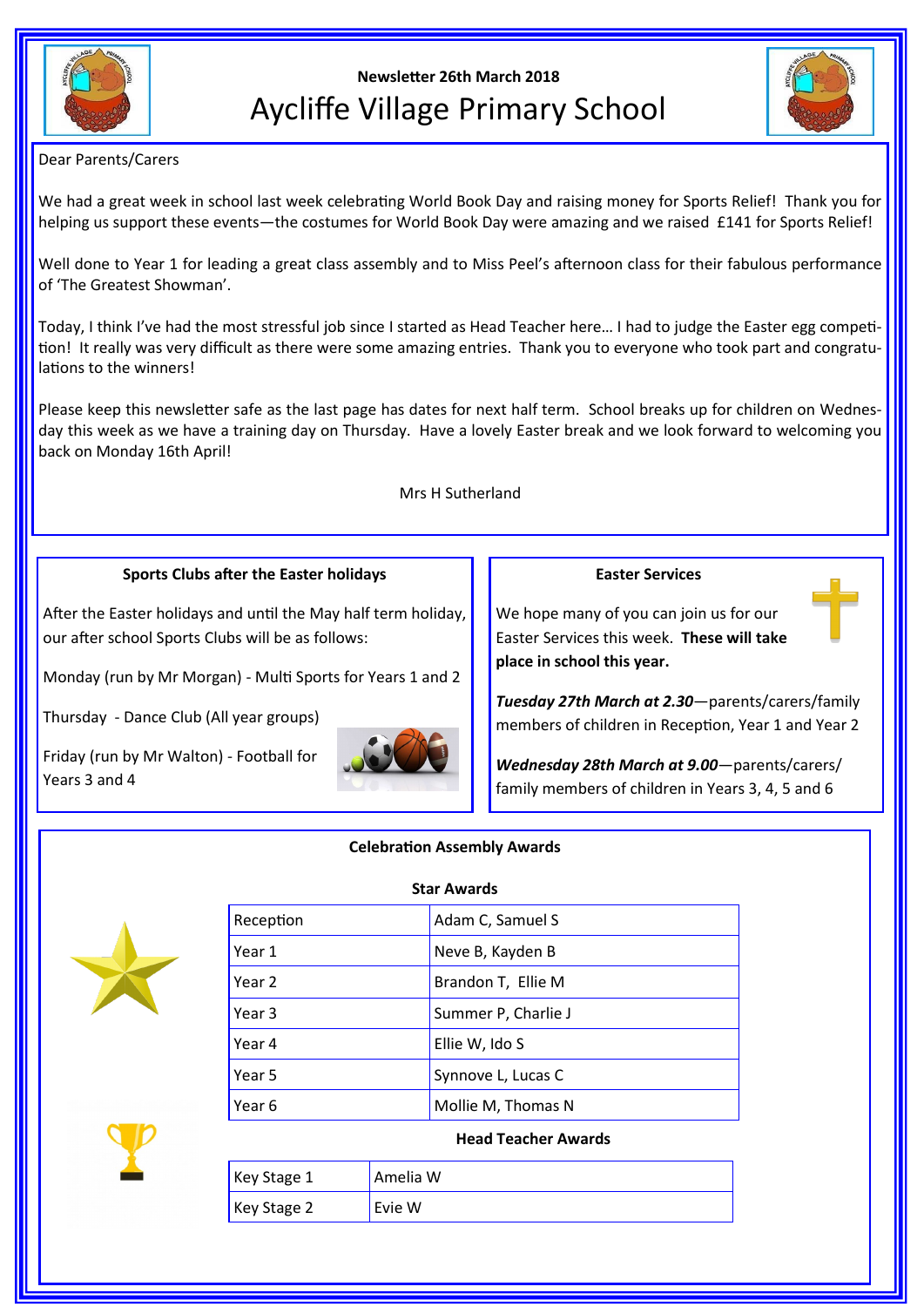### **Update about school uniform**

During a recent governors meeting , we reviewed and updated our school uniform policy. We believe a school uniform promotes a sense of pride in the school and engenders a feeling of community and belonging. It is also designed to make children feel equal to their peers and to remove the sense of competition and distractions that fashion items can cause. We ask you to please take note of the following:

- *Large hair accessories, should not be worn in school*. We regard these as fashion items and this can lead to distraction and competition between children. Hair accessories such as bows and hairbands should be in the school colours and of a reasonable size (no glitter or sparkles please)
- *Shoes should be plain and black* (plain, black trainers may be worn)
- Jumpers/cardigans should either be those with the school logo or plain jumpers in the school colour. *Hooded tops should not be worn as part of school uniform,* The only exception to this is the Leavers Hoodies, Year 6 have in their final year (these have the school logo on)
- Jewellery should not be worn (other than watches) Jewellery items of religious significance should be discussed with staff. We prefer children not to wear earrings. If they are worn, *they must be small, plain studs and must be removed or covered by plasters from home, by the child, for PE lessons.* Staff will not take responsibility for removing and looking after earrings which is why we prefer children not to wear them.

Please contact me at school if you have any questions about the above. *We do not expect parents/carers to immediately replace footwear and jumpers but ask you to be mindful of the above when buying new uniform for your children*. I hope you will agree with us that high standards of uniform are a sign of a school that has high expectations for every aspect of their pupil's school experience.

| Reception | 100  |
|-----------|------|
| Year 1    | 83.2 |
| Year 2    | 92.4 |
| Year 3    | 98.2 |
| Year 4    | 96.4 |
| Year 5    | 96.5 |
| Year 6    | 95.0 |

Well done to Years Reception, 3, 4 & 5 and who have all achieved attendance above our minimum target level of 96%. Special "Well done" to Reception for 100% attendance that was the best out of the entire school.

### **Information about Easter Sports Camps**

This Easter holidays Sedgefield School Sports Partnership are once again running multi-sports camps at 3 host venues. The camps are a great opportunity to help children keep active, meet with friends and maybe make some new friends along the way. The host venues are listed below:

- Tues 3<sup>rd</sup> & Wed 4<sup>th</sup> April @ Kirk Merrington Primary School
- Thurs 5<sup>th</sup> & Fri 6<sup>th</sup> April @ St Michael's C of E Primary School
- Mon 9<sup>th</sup> & Tues 10<sup>th</sup> April @ Timothy Hackworth Primary School

Please note that children do not have to attend the host school to be eligible to attend and they can also attend more than one camp if they wish. To find out more information please follow the link [http://www.sedgefieldssp.org.uk/holiday](https://mail.durhamschools.org.uk/owa/p2411.admin@durhamlearning.net/redir.aspx?C=jNGtdJPK7kq1rKxhY0z4yP3Q_NQsk9UIAHTgjlPtGoTSJOyUt8xUxsaZ4uTzpTejCsVhTRM2wPI.&URL=http%3a%2f%2fwww.sedgefieldssp.org.uk%2fholiday-camps%2f)-camps/

## **Update for Reception parents**

Mrs Johnson will return to work , on a phased return, after the Easter holidays. She won't be teaching Reception Class during her first week but will be from the week beginning 23rd April. Miss Bradley will be working some additional days during Mrs Johnson's phased return. This means Mrs Smith's last day covering Reception will be Wednesday 18th April. We thank Mrs Smith for being such a lovely supply teacher during Mrs Johnson's absence.

## **Well done to…**

The group of children who sang at St Andrew's Church yesterday—you were amazing and represented our school so well! Well done to Ruby for singing a beautiful solo!

Mollie M for winning our school's Bananagram competition! She now goes through to the next round so we will be keeping our fingers crossed for her!



Harry P—on Friday he did a very kind thing. A girl in his class was very upset as she had lost her money for Sports Relief. Harry had two 50p pieces and gave her one of his as a way of cheering her up! This is exactly the kind of behaviour we love to see in our school!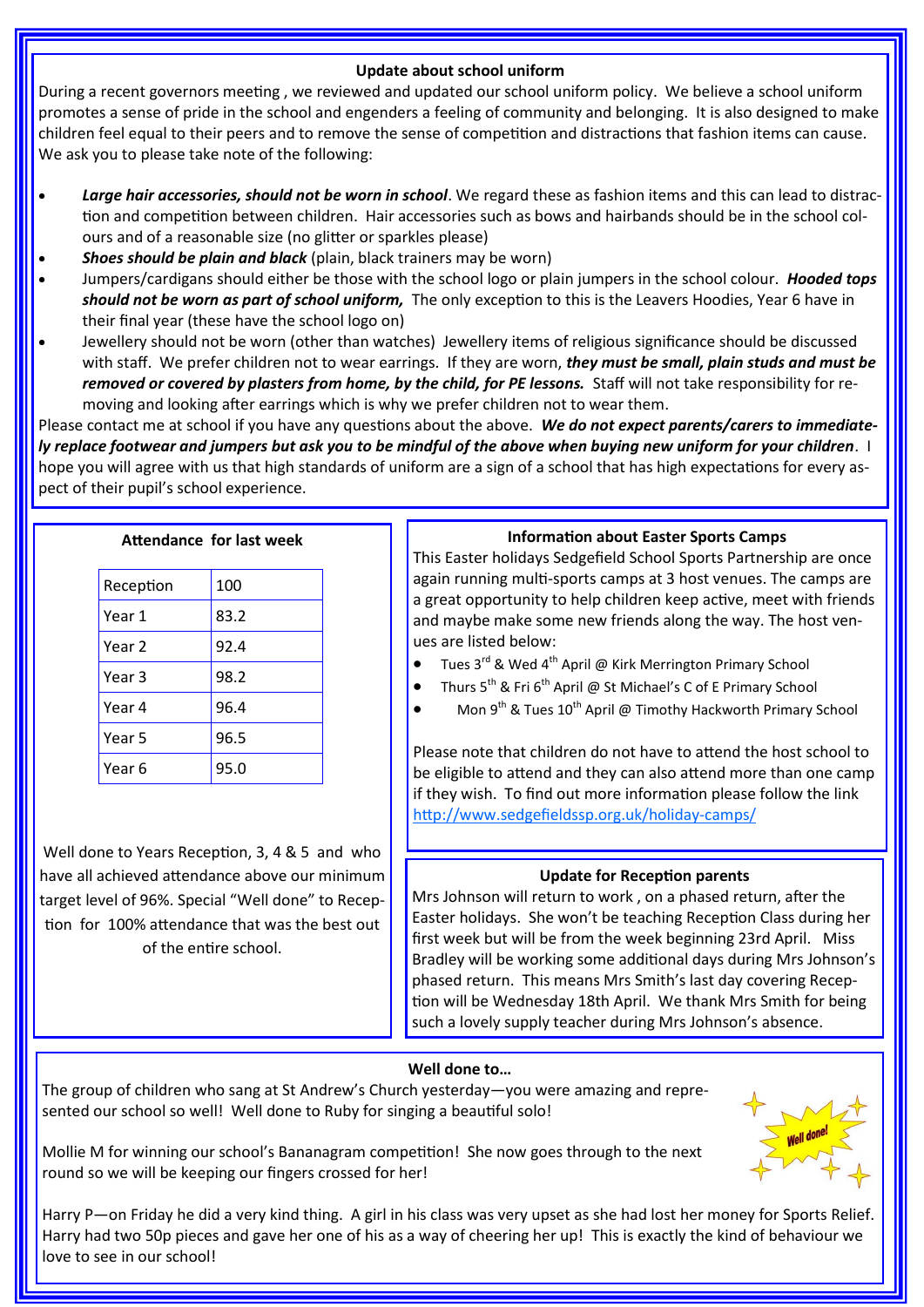## **Diary Dates for Summer Half Term 1**

*Please note that diary dates are correct at the time this newsletter was written. There might be occasions when dates need to change. If this happens we will let you know on future newsletters so please check these weekly.*

| Date                                         | Event                                                                                                                                                                                                                                                                                                                                                                                                                                                                                                                         |
|----------------------------------------------|-------------------------------------------------------------------------------------------------------------------------------------------------------------------------------------------------------------------------------------------------------------------------------------------------------------------------------------------------------------------------------------------------------------------------------------------------------------------------------------------------------------------------------|
| Monday 16th April                            | Return to school after the Easter holiday                                                                                                                                                                                                                                                                                                                                                                                                                                                                                     |
|                                              | 9.00-NSPCC will visit school to deliver a Speak Out, Stay Safe Programme. They will lead<br>an assembly for KS2 children at 9.00 and for Reception and Key Stage 1 children at 9.45.<br>This is to ensure children know the important message of sharing any concerns they might<br>have.                                                                                                                                                                                                                                     |
|                                              | Collapsed Curriculum day for KS2 children. They will be taught in afternoon classes all day<br>and cover follow up work on messages from the assembly as well as other elements of<br>PSHCE (Personal, Social, Health and Citizenship Education) and British Values.                                                                                                                                                                                                                                                          |
| Wednesday 18th April                         | 6.00-PTA meeting. New members very welcome to join!                                                                                                                                                                                                                                                                                                                                                                                                                                                                           |
| Thursday 19th April                          | PM-Year 3 Bike Skills Training. Letters will be sent out about this.                                                                                                                                                                                                                                                                                                                                                                                                                                                          |
| Monday 23rd April                            | PM-NSPCC to run follow up workshops with Years 5 and 6                                                                                                                                                                                                                                                                                                                                                                                                                                                                        |
| Wednesday 25th April to<br>Friday 27th April | Year 4 children to go on their Ford Castle Residential Trip! Miss Peel and Miss Richmond<br>will take the children.                                                                                                                                                                                                                                                                                                                                                                                                           |
| Thursday 3rd May                             | 9.00—Year 4 to lead a class assembly. Parents, carers and family members of Year 4 chil-<br>dren invited to watch.                                                                                                                                                                                                                                                                                                                                                                                                            |
| Wednesday 9th May                            | 6.00-PTA meeting.                                                                                                                                                                                                                                                                                                                                                                                                                                                                                                             |
| Thursday 10th May                            | PM-Year 4 Bike Skills Training. Letters will be sent out about this.                                                                                                                                                                                                                                                                                                                                                                                                                                                          |
| Monday 14th May to<br>Thursday 17th May      | <b>Year 6 SATs Week</b>                                                                                                                                                                                                                                                                                                                                                                                                                                                                                                       |
| Monday 21st May                              | <b>Year 2 SATs Week</b>                                                                                                                                                                                                                                                                                                                                                                                                                                                                                                       |
| Friday 25th May                              | An event to celebrate the Royal Wedding of HRH Prince Henry of Wales and Ms. Meghan<br>Markle! Children will re-enact the Royal Wedding at St Andrew's Church, Aycliffe Village.<br>This will be followed by a pic-nic on our school field (fingers crossed the weather is fine!)<br>Parents, carers, family members of all children are invited to attend. More details will be<br>shared on future newsletters but we wanted to make you aware of this date as soon as<br>possible so you have every opportunity to attend. |
|                                              | Break up for the May half term holiday.                                                                                                                                                                                                                                                                                                                                                                                                                                                                                       |
| Monday 4th June                              | Return to school after the May half term holiday.                                                                                                                                                                                                                                                                                                                                                                                                                                                                             |